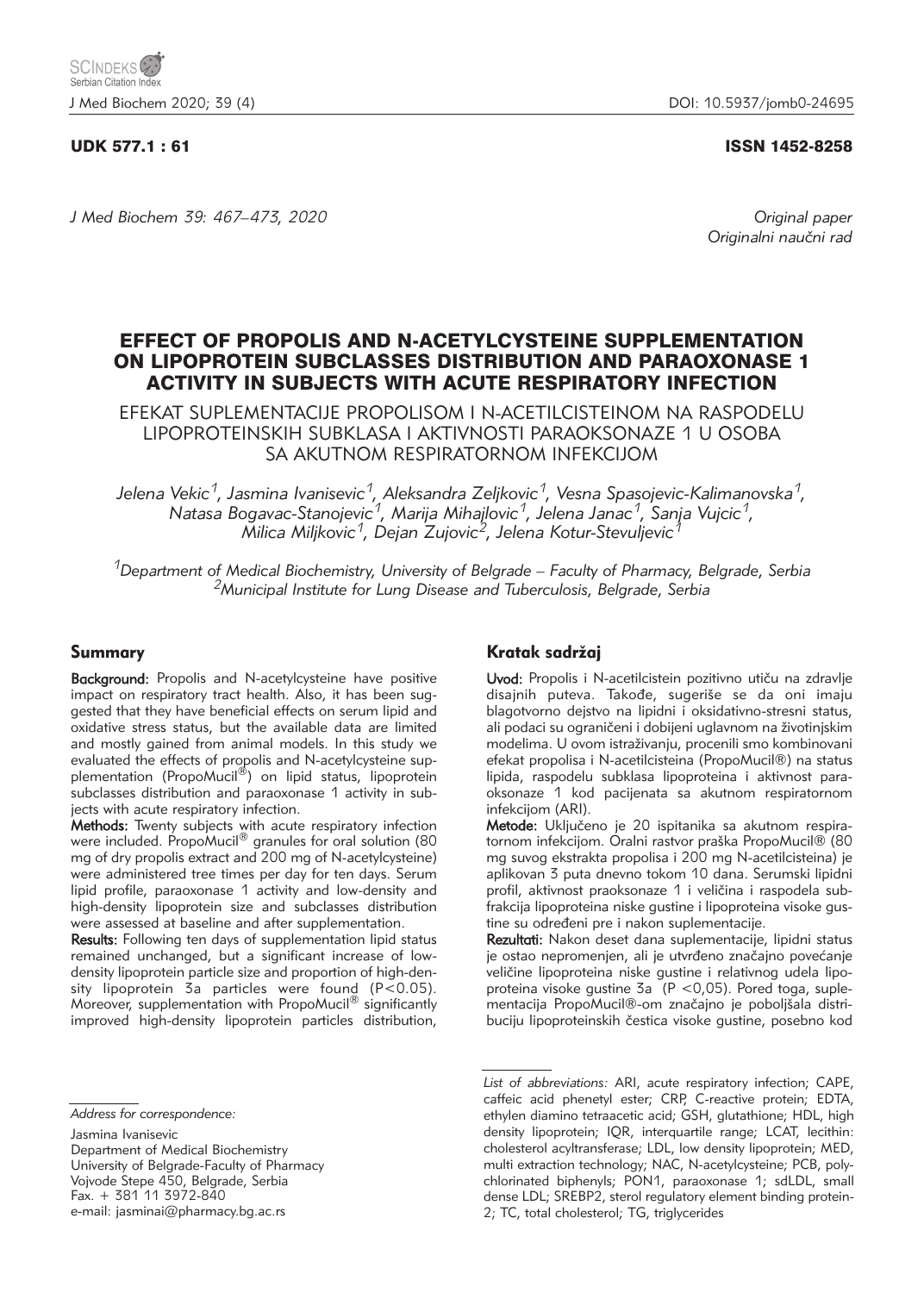particularly in those who smoke. There was a moderate increase of paraoxonase 1 activity, but without statistical significance.

Conclusions: The presented study demonstrated that shortterm supplementation with PropoMucil<sup>®</sup> has beneficial effects on low-density and high-density lipoprotein subclasses distribution and paraoxonase 1 activity in subjects with acute respiratory infection particularly in those who smoke.

**Keywords:** acute respiratory infection, antioxidants, lipoproteins, N-acetylcysteine, propolis, smoking

# Introduction

Acute respiratory infections (ARI) are the most common infective diseases of respiratory tract and most frequently have viral aetiology (1). The detrimental effects of tobacco smoke on respiratory tract health and predisposition of smokers for development of ARI are also well recognised (2).

Acute infection and inflammation affect lipoprotein metabolism, structure and functionality (3). In particular, serum lipid profile in acute phase response is characterised by elevated triglycerides (TG) and reduced high-density lipoprotein cholesterol (HDL-C) levels, while the concentration of total (TC) and lowdensity lipoprotein cholesterol (LDL-C) might be normal or slightly elevated. In line with previous, similar observations are reported in ARI (4). As chronic, lowgrade inflammation leads to profound disorders of lipoprotein metabolism and dyslipidemia (5) and ARI and smoking may be associated with chronic pulmonary disease or chronic inflammatory state, disturbances in lipoprotein metabolism are more expected to occur. Lipid peroxidation of LDL particles is the common link between oxidative stress and dyslipidemia and the initial step in atherogenesis (6). Another important link is paraoxonase 1 (PON1), an enzyme associated with HDL particles, which protects LDL against lipid peroxidation (7).

In recent years, a great attention has been focused on the use of functional food and dietary supplements with antioxidant and hypolipidemic activity (8, 9). Propolis is a natural product and complex mixture of various bioactive compounds, which is traditionally used to prevent or assist recovery from the infection (10). Although based on limited data, propolis supplementation showed beneficial effects in the management of chronic diseases, such as diabetes (11) and certain types of cancers (12). A recent double-blind, placebo-controlled study showed significant improvement of oxidative stress and lipid status following 90 days of propolis supplementation (13). Yet, the effects of propolis on lipoprotein size and subclasses profile and PON1 activity are still unknown. One of most effective application of N-acetylcysteine (NAC) is the therapy of respiratory diseases, due to its mucolytic properties (14). In addition, NAC stimupacijenata koji puše. Došlo je do umerenog porasta aktivnosti paraoksonaze 1, ali bez statističke značajnosti.

Zaključak: Studija je pokazala da kratkotrajna suplementacija PropoMucil®-om ima korisne efekte na distribuciju subklasa lipoproteina niske i visoke gustine i aktivnost paraoksonaze 1 kod ispitanika sa akutnom respiratornom infekcijom, posebno kod onih koji puše.

Ključne reči: akutna respiratorna infekcija, antioksidanti, lipoproteini, N-acetilcistein, propolis, pušenje

lates biosynthesis of glutathione (GSH) and has a direct antioxidative role as free radical scavenger (14). It seems that NAC supplementation might have beneficial effects on serum lipid and PON1 status, but the available data is limited and mainly obtained from animal models and *in vitro* studies (15, 16).

Both, propolis and NAC have positive impact on respiratory tract health and the efficiency of their specific combination, PropoMucil<sup>®</sup> (Abela Pharm, Belgrade, Serbia), was recently reported in children and adolescents with ARI (17). However, no previous study investigated the effects of this supplement on lipid status. In the current study we conducted a short-term supplementation (as indicated for acute disease process) of 20 subjects with ARI with PropoMucil<sup>®</sup>. The supplementation period corresponds to the data of the previous study, demonstrating a significant improvement of ARI symptoms with the same combination of propolis and NAC in majority of pediatric patients after 10 days (17). The aim of this study was to assess the effects of propolis and NAC (PropoMucil®) supplementation on lipid status, lipoprotein size and subclasses distribution and PON1 activity in subjects with ARI.

#### Materials and Methods

#### *Study subjects and protocol*

The study included 20 subjects, 7 men and 13 women, aged 62.5  $\pm$  15.0 years, who were referred to the Municipal Institute for Lung Disease and Tuberculosis, Belgrade, Serbia and, after clinical and laboratory examination, diagnosed with ARI (acute bronchitis). Among them, 30% were smokers. For all the subjects, microbiological analysis of sputum and C-reactive protein (CRP) concentration testing were performed. The results of sputum analysis were negative for bacteria and CRP concentrations indicated a viral infection.

PropoMucil<sup>®</sup> 200 powder for oral solution (Abela Pharm, Belgrade, Serbia), containing 80 mg of dry propolis extract and 200 mg of NAC, were administered tree times per day for 10 days to each subject. According to the manufacturer specification, PropoMucil® contains purified dry propolis extract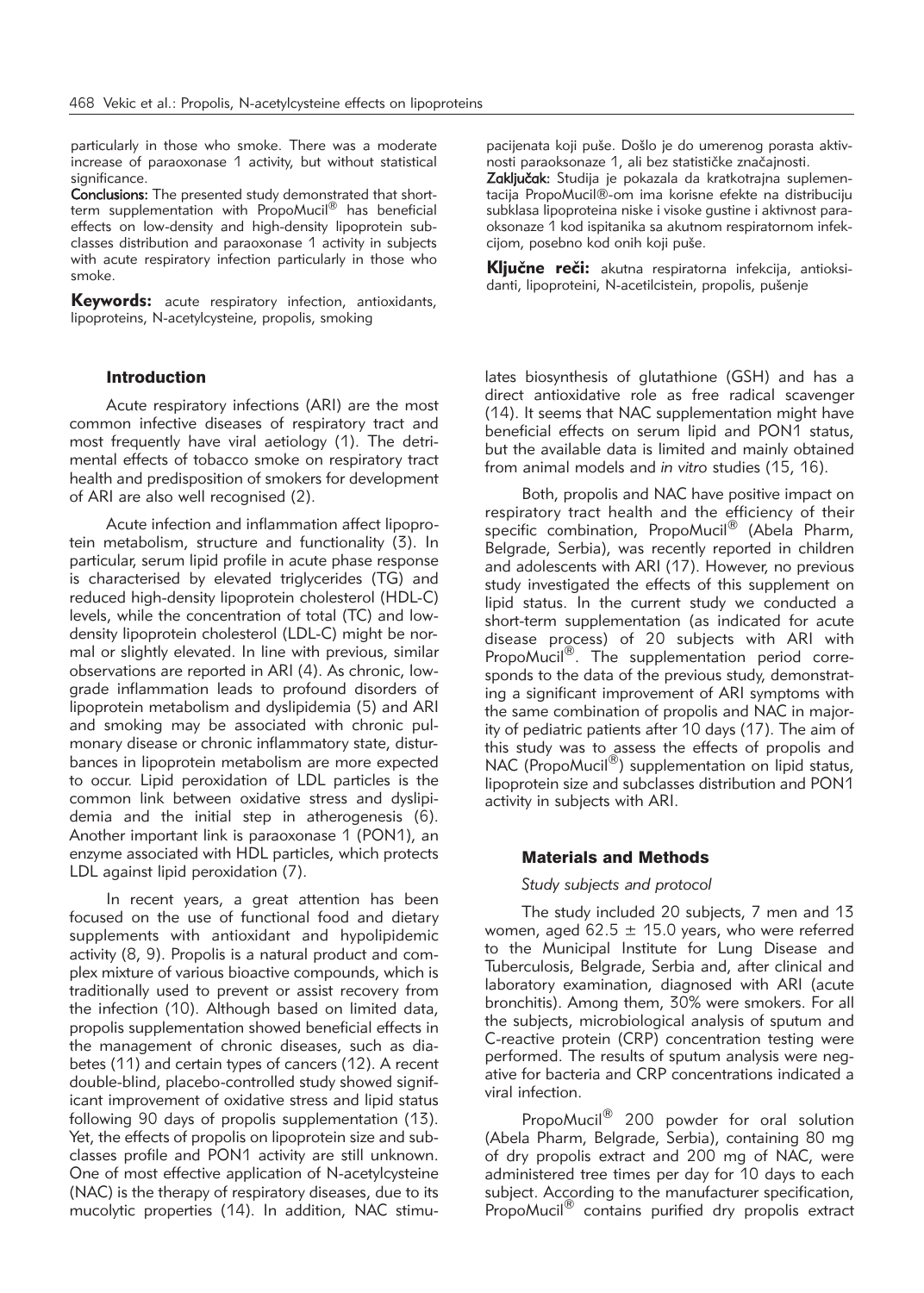(20%), standardized to 12% of total polyphenols, with 20% of NAC. Propolis extract was obtained by dynamic multi extraction technology (MED) and does not contain resins, but is enriched in integral polyphenols (phenolic acids, flavonoids, aglycons and glucosides) (18).

All study participants completed 10 days supplementation period and reported no allergy or any other adverse effects. None of the subjects included in the study received any other medications for ARI, lipid-lowering therapy or antioxidant supplementation at baseline and during the follow-up. At baseline and following the supplementation the data on the presence/absence of cough and expectoration, as well as sputum characteristics (clear/purulent) were recorded. Blood samples were also collected at baseline and after 10 days of supplementation. At each time point the blood was drawn after a 12-hour fasting period into one evacuated tube containing EDTA and one serum sample tube. The study was planned according to the ethical guidelines following the Helsinki Declaration and approved by the Ethics Committee at the Faculty of Pharmacy, University of Belgrade and Municipal Institute for Lung Disease and Tuberculosis. Informed consent was obtained from all study participants.

## *Laboratory analyses*

Serum lipid parameters (TC, LDL-C, HDL-C and TG) were measured by routine laboratory methods and the concentration of CRP was measured by immunoturbidimetric assay (Biosystems S.A., Barcelona, Spain) using an ILab300+ analyser (Instrumentation Laboratory, Milan, Italy). Plasma LDL and HDL subclasses were separated by gradient gel electrophoresis method, as it has been published elsewhere (19). This method provides simultaneous determination of LDL and HDL particle sizes and relative proportions of seven LDL and five HDL subclasses. The proportion of small, dense LDL particles (sdLDL) was estimated by summing up relative proportions of LDL III and IV subclasses (19). The activity of PON1 was measured as a rate of paraoxon hydrolysis, using the method developed by Richer and Furlong (20), as modified in our laboratory and published elsewhere (7).

#### *Statistical analysis*

Data are shown as mean  $\pm$  standard deviation for normally distributed variables and as median and lower and upper limits of interquartile range (IQR) for non-normally distributed variables. Categorical variables are presented as absolute and relative frequencies and compared by Chi-square test. We tested the normality of all continuous variables, using Shapiro-Wilk test. Non-normally distributed data were further log transformed, but they failed to achieve normality, and therefore were analysed by non-parametric tests. Comparisons of baseline and the data after 10 days of supplementation were performed by the parametric paired t-test for normally distributed data or by the paired Wilcoxon's signed-rank test for non-normally distributed variables. The unpaired Mann-Whitney Exact test was used to compare relative changes in laboratory data between smokers and non-smokers. Correlation analysis was performed by Spearman's rank correlation method.

# **Results**

After 10 days of supplementation with Propo-Mucil $<sup>®</sup>$  all subjects reported improvement of the</sup> symptoms, reflected by reduced intensity of cough in 17 subjects (85%) and reduced expectoration in 14 patients (70%). The number of patients having cough was significantly reduced (100% at baseline *vs.* 70% after supplementation; P<0.01), as well as the number of patients with purulent sputum (30% at baseline *vs.* 0% after supplementation; P<0.01).

*Table I* shows serum lipid parameters and PON1 activity at baseline and after 10 days of supplementation with PropoMucil® in all ARI patients. All evaluated parameters of lipid status remained unchanged after supplementation. Also, we found a moderate increase in PON1 activity after supplementation which was not statistically significant. Finally, there was a modest decrease in CRP levels after supplementation, but the difference did not reach statistical significance.

Next, we evaluated the effects of supplementation on LDL and HDL particles characteristics (*Table II*). After 10 days of PropoMucil® supplementation a significant increase of LDL particles size was found. In addition, the proportion of small HDL 3a particles was significantly higher following supplementation period.

In further analysis, we evaluated possible associations between relative changes of biochemical parameters and lipoprotein size and subclasses distribution. Spearman's correlation analysis showed that relative changes in TG levels after supplementation were significantly inversely associated with the changes in HDL 2b subclasses proportion ( $r = -$ 0.499; P=0.025), but positively with changes in the proportion of HDL 3a particles ( $r = 0.460$ ; P=0.041). The changes in CRP levels significantly positively correlated with the changes in proportions of small LDL III particles ( $r = 0.638$ ; P=0.038).

The effects of 10 days of supplementation on serum lipid profile (*Figure 1A*) were more prominent in the smokers, as indicated by increase of HDL-C (median relative change of +9% in smokers *vs*. -0.3% in non-smokers) and reduction of TG (median relative change of -4.6% in smokers *vs*. +21.8% in non-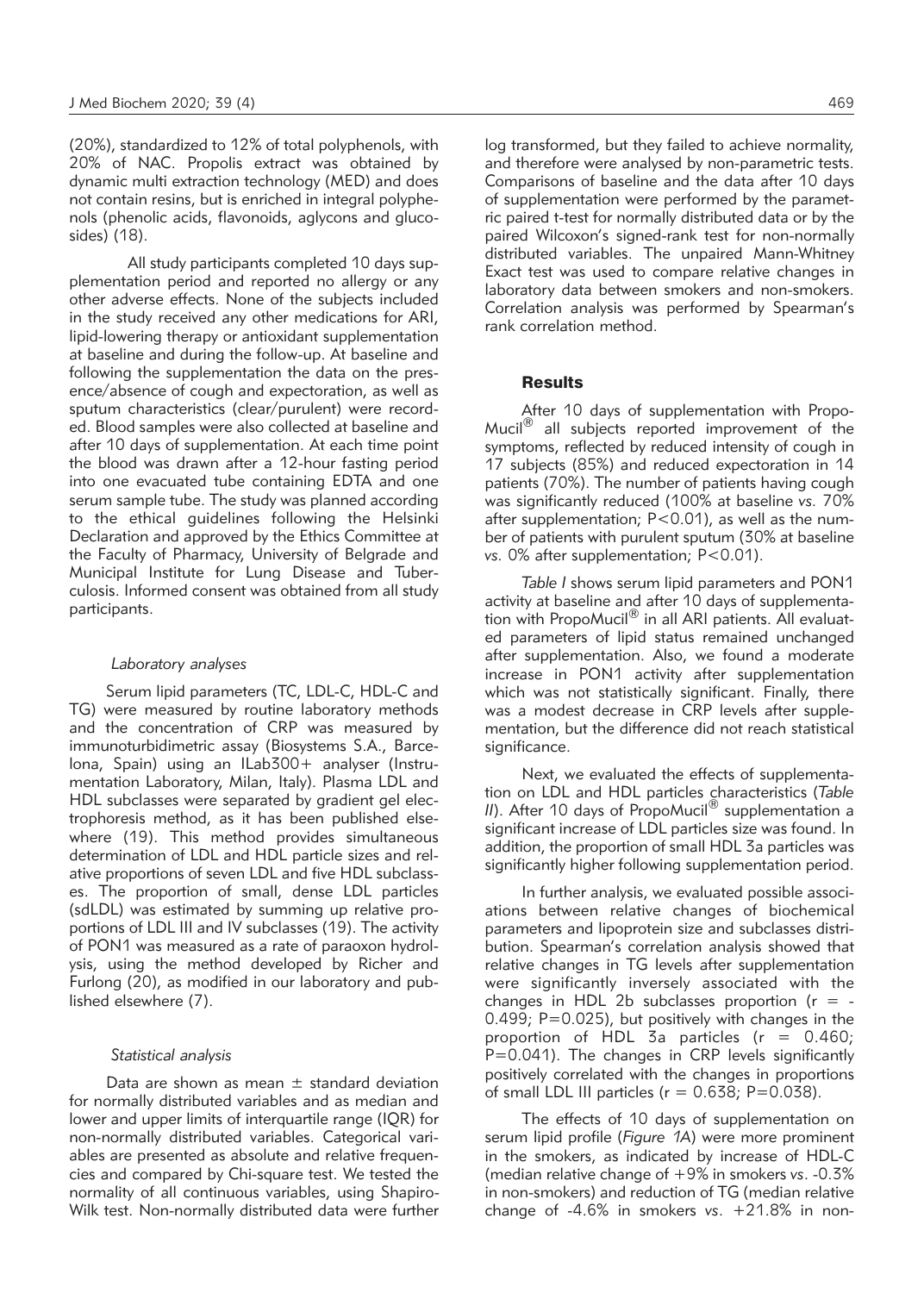

Figure 1 Relative changes of laboratory parameters after 10 days of supplementation in ARI smokers and non-smokers. A, Serum lipid parameters; B, CRP concentration and PON1 activity; C, LDL subclasses; D, HDL subclasses. Data are compared by the Mann-Whitney Exact test and presented as medians: \* P<0.05; \*\* P<0.01.

smokers), although with no significance. In addition, the smokers with ARI experienced beneficial effects on CRP and PON1 levels (*Figure 1B*). The supplementation showed opposite effects on HDL subclasses distributions in smokers and non-smokers. In particular, the proportions of small HDL 3b and HDL 3c particles were significantly reduced after supplementation in smokers with ARI (*Figure 1D*). Similarly, the changes in LDL subclasses distribution was more pronounced in smokers with ARI, yet without significance (*Figure 1C*).

#### **Discussion**

The results of the presented study demonstrated that PropoMucil® has some beneficial effects on LDL and HDL subclasses distribution in subjects with ARI. Following 10 days of supplementation general lipid status remained unchanged, but more depth analysis showed that HDL 3 particles distribution was significantly improved, particularly in those who smoke. The supplementation with PropoMucil<sup>®</sup> did not significantly affect PON1 activity.

Propolis is a mixture of various bioactive compounds that contribute synergistically to its overall effects (10). Regarding serum lipid profile, data from animal models showed that propolis reduced LDL-C,

while increased HDL-C levels in the rabbits fed a cholesterol-enriched diet (21). Available data suggest that NAC also possess certain hypolipidemic effects (15), probably as a consequence of improved insulin sensitivity following NAC administration (22).

Although serum lipid parameters did not significantly change after 10 days of supplementation (*Table I*), beneficial effects on serum lipoprotein profile was shown (*Table II* and *Figure 1*). There was a significant increase in LDL size after 10 days of supplementation (*Table II*), while the effect on LDL subclasses distribution was more pronounced in the smokers with ARI (*Figure 1*). It has been reported that quercetin, one of the most common flavonoid in propolis, may upregulate LDL receptors synthesis in HepG2 cells via protein kinases cascade activation of sterol regulatory element binding protein-2 (SREBP-2) (23). Increased receptors expression could be one of the reasons for faster sequestration of pro-atherogenic sdLDL particles from the circulation thereby increasing the proportion of larger LDL particles and dominant LDL size.

Plasma HDL populations are constituted by several subfractions that differ in size, density and composition, ranging from HDL 3c, as the smallest and the most dense, to HDL 2b, which are the largest and the least dense particles. More importantly, different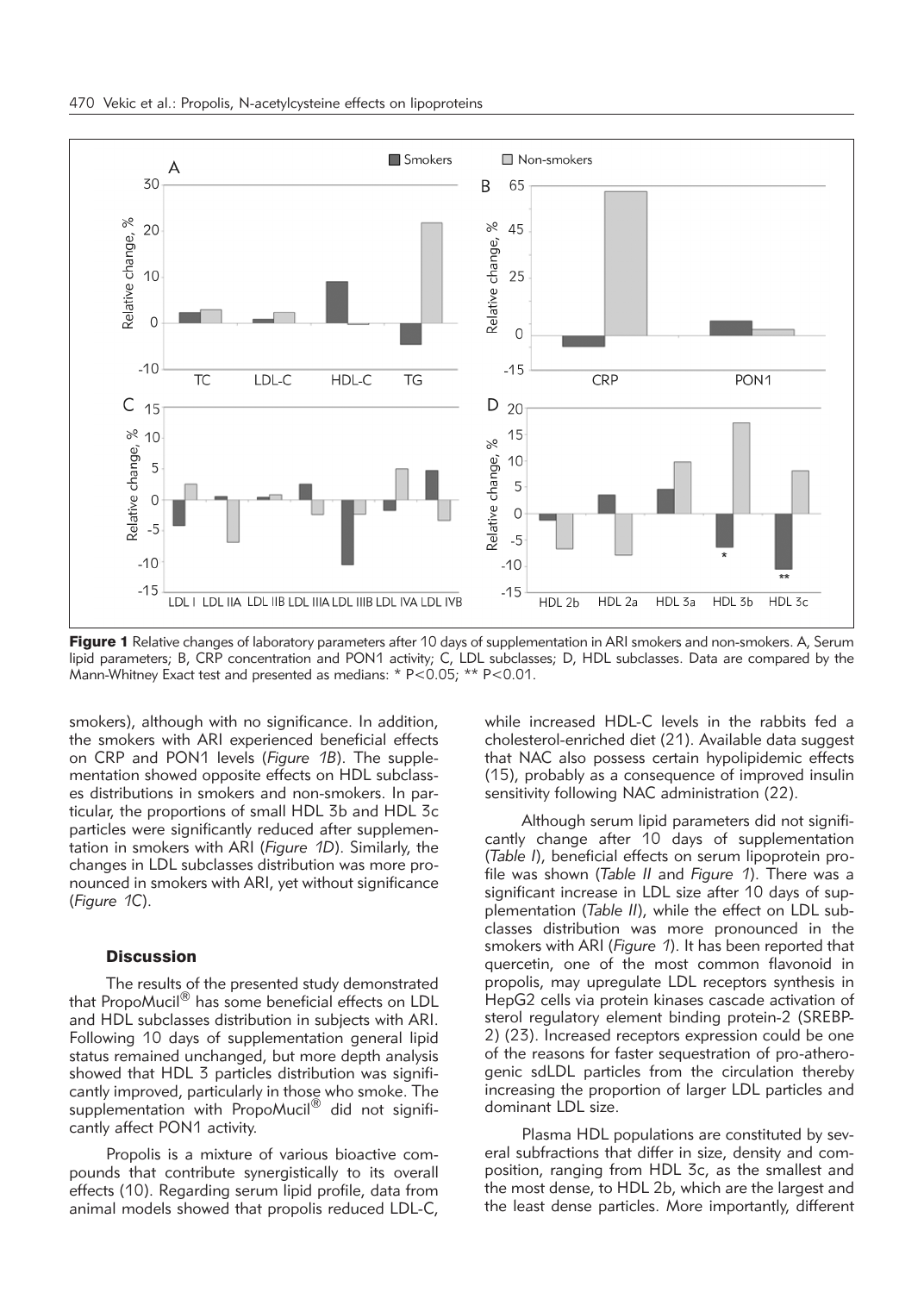|                            | <b>Baseline</b>            | After 10 days           | P     |
|----------------------------|----------------------------|-------------------------|-------|
| TC, mmol/L                 | $4.89 \pm 0.51$            | $4.96 \pm 0.39$         | 0.339 |
| LDL-C,<br>mmol/L           | $3.16 \pm 0.49$            | $3.19 \pm 0.44$         | 0.598 |
| HDL-C.<br>mmol/L           | $1.45 \pm 0.31$            | $1.49 \pm 0.30$         | 0.605 |
| TG,<br>mmol/L <sup>#</sup> | 0.56<br>$(0.49 - 0.71)$    | 0.60<br>$(0.48 - 0.79)$ | 0.465 |
| PON1, $U/L^{\#}$           | 247.0<br>$(226.5 - 472.0)$ | 256.0<br>224.5-507.0)   | 0.763 |
| CRP, mg/L $#$              | 2.10<br>$(1.20 - 3.10)$    | 2.0<br>$(1.05 - 2.85)$  | 0.919 |

Table I Effect of supplementation on serum lipid parameters, PON1 activity and CRP concentration in all ARI patients.

Data were compared by parametric paired t test and presented as mean ± standard deviation.

# Data were compared by paired Wilcoxon's signed-rank test and presented as median (lower and upper limit of interquartile range).

Table II Effect of supplementation on LDL and HDL size and subclasses in all ARI patients.

|                   | <b>Baseline</b>  | After 10 days    | P      |
|-------------------|------------------|------------------|--------|
| LDL size, nm      | $27.43 \pm 0.63$ | $27.64 \pm 0.63$ | < 0.05 |
| LDL $\frac{1}{6}$ | $74.8 + 5.8$     | $23.7 + 2.7$     | 0.255  |
| LDL IIA, %        | $11.3 \pm 1.5$   | $11.0 \pm 1.2$   | 0.546  |
| LDL IIB, $%$      | $14.0 \pm 1.1$   | $13.9 \pm 1.7$   | 0.758  |
| LDL IIIA, %       | $12.7 + 1.1$     | $12.9 \pm 1.0$   | 0.564  |
| LDL IIIB, %       | $7.2 \pm 1.3$    | $7.1 \pm 0.9$    | 0.799  |
| LDL IVA, %        | $12.2 \pm 2.3$   | $13.0 \pm 2.1$   | 0.214  |
| LDL IVB, %        | $18.2 \pm 3.1$   | $18.3 \pm 2.6$   | 0.785  |
| sdLDL, %          | $50.2 \pm 5.2$   | $51.3 \pm 4.1$   | 0.320  |
| HDL size, nm      | $9.82 \pm 1.05$  | $10.06 \pm 0.96$ | 0.176  |
| HDL $2b, %$       | $39.9 \pm 4.81$  | $38.88 \pm 6.86$ | 0.232  |
| HDL 2a, %         | $22.1 \pm 3.1$   | $22.3 \pm 1.8$   | 0.688  |
| HDL 3a, $%$       | $16.3 \pm 2.1$   | $17.3 \pm 0.7$   | < 0.05 |
| HDL 3b, %         | $11.2 \pm 0.5$   | $11.2 \pm 0.6$   | 0.965  |
| HDL 3c, %         | $10.5 \pm 0.6$   | $10.3 \pm 0.8$   | 0.664  |

Data were compared by parametric paired t-test and presented as mean  $\pm$  standard deviation.

HDL subclasses have distinct metabolic behaviour and anti-atherogenic properties (24). Data of our and other groups consistently showed decreased proportion of large HDL 2 and/or the abundance of smaller HDL 3 particles in different categories of patients with increased cardiovascular risk (25). Namely, smaller HDL 3 particles, although essentially considered as

atheroprotective, might undergo structural changes in pro-inflammatory conditions, which further compromise their functionality, as it was documented in respiratory disease, too (26, 27). In line with previous, our data showed that supplementation with PropoMucil<sup>®</sup> significantly improved HDL particles distribution, as reflected by significant reduction of smaller HDL 3 subclasses proportion in those who smoke (*Figure 1*). Our results might be explained by flavonoid-mediated regulation of some pathways in lipoprotein metabolism. It was demonstrated that rutin, another abundant flavonoid in propolis, increases the activity of lecithin: cholesterol acyltransferase (LCAT), an enzyme which mediates maturation of HDL particles in plasma (28) leading to subsequent reduction of smaller HDL particles. Also, changes in the proportion of small HDL 3 particles in our study were related to the changes in TG levels following supplementation. All of the above may account for more pronounced effects of the supplementation on

HDL subclasses distribution in smokers with ARI.

PON1 is a major antioxidant component of HDL particles with an ability to hydrolyze lipid peroxides, thus protecting LDL particles from oxidation (7). ARI (3) and tobacco smoking (29) can contribute to diminished enzyme activity. However, the inhibition is reversible and PON1 activity can be restored by antioxidants, such as NAC, or by caffeic acid phenetyl ester (CAPE), a component of propolis (29, 30). Our results showed no significant difference in PON1 activity at baseline and following supplementation with PropoMucil® (Table I). In the recent study by Shen et al. (16), NAC administration in the group of rats exposed to polychlorinated biphenyls (PCB) caused a significant increase in serum PON1 activity, whereas such effect was not found in the control group, suggesting potential interaction of PCB and NAC on PON1 activity. Also, although there is evidence in both cell cultures and animal models that quercetin upregulates PON1 gene expression (31), quercetin supplementation in humans had no significant effects on PON1 activity (32). The observed trend of greater increase of PON1 activity in smokers indicate that additional studies, with more subjects included, are necessary to elucidate the potential effects of complex mixture of NAC and propolis supplementation on PON1 activity.

A potential limitation of our study could be a lack of a control or placebo group and small number of subjects included. Nevertheless, a current study is one of the few investigations of joined propolis and NAC effects on lipid metabolism in humans and all laboratory analyses were performed blindly, which accounts for its strength. A relatively short supplementation period could be a reason for the lack of difference in serum lipid parameters before and after supplementation. However, the observed subtle changes in lipoprotein particles distribution indicate that this supplementation period was sufficient to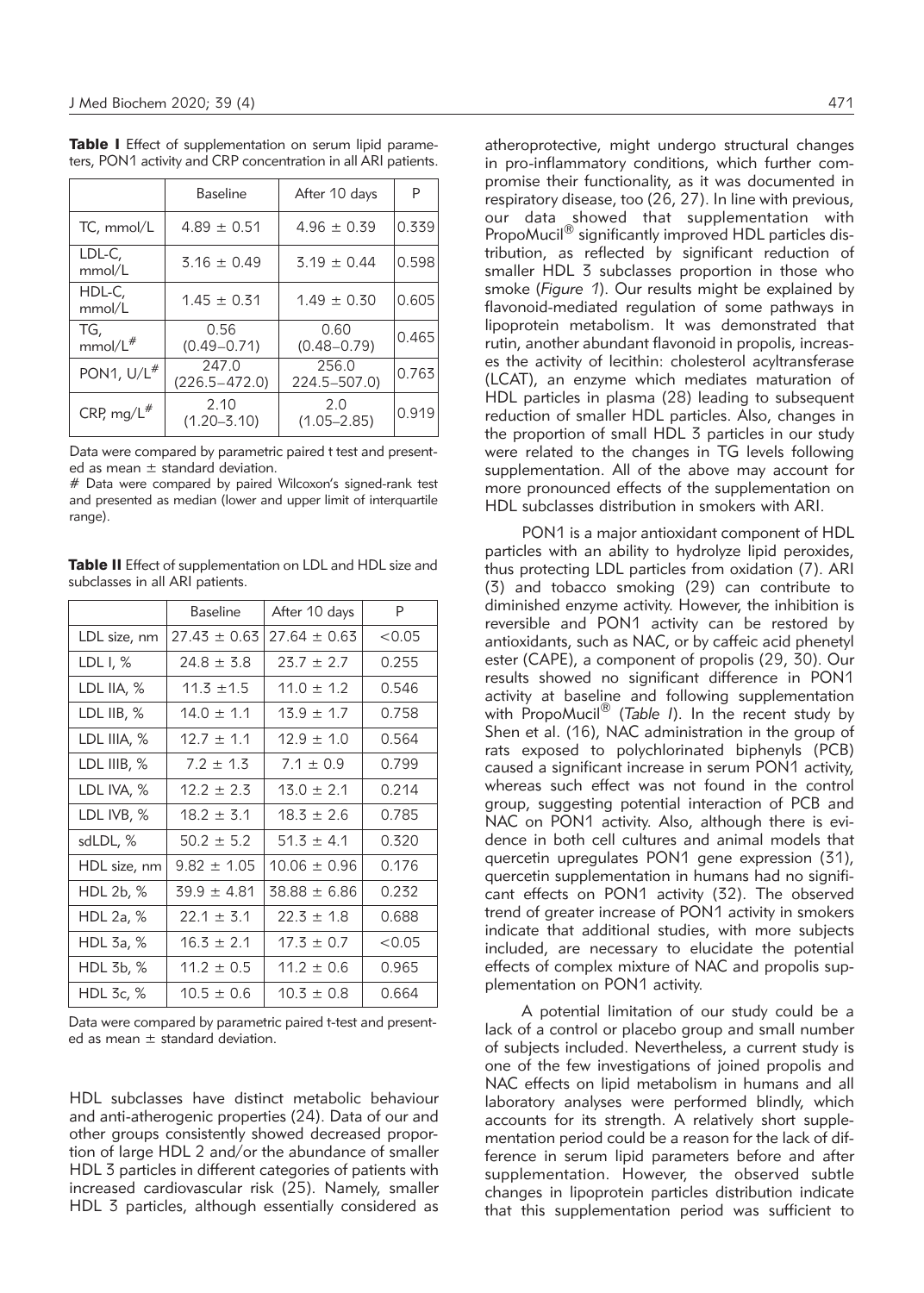ascertain the effectiveness of the supplement. Additional studies, designed for dyslipidemic patients, are encouraged to verify our preliminary observations.

In conclusion, the current study provides the first data on positive effects of PropoMucil $^{\circledR}$  supplementation on plasma lipoprotein size and subclasses distribution and PON1 activity in subjects with ARI with more evident effects of supplementation obtained in the group of smokers.

#### Author contributions

JV: designed the work, interpret the results, drafted the manuscript, approved the final version, agreed to be accountable for all the aspects of the work; JI: acquired data, interpret the results, drafted the manuscript, approved the final version, agreed to be accountable for all the aspects of the work; AZ: designed the work, interpret the results, revised the manuscript, approved the final version, agreed to be accountable for all the aspects of the work; VSK: designed the work, revised the manuscript, approved the final version, agreed to be accountable for all the aspects of the work; NBS: designed the work, interpret the results, revised the manuscript, approved the final version, agreed to be accountable for all the aspects of the work; MM: acquired data, revised the

## **References**

- 1. Monto AS. Epidemiology of viral respiratory infections. Am J Med 2002; 112: 4S-12S.
- 2. Feldman C, Anderson R. Cigarette smoking and mechanisms of susceptibility to infections of the respiratory tract and other organ systems. J Infect 2013; 67: 169–84.
- 3. Khovidhunkit W, Kim MS, Memon RA, Shigenaga JK, Moser AH, Feingold KR, Grunfeld C. Effects of infection and inflammation on lipid and lipoprotein metabolism: mechanisms and consequences to the host. J Lipid Res 2004; 45: 1169–96.
- 4. Telo S, Kuluöztürk M, Deveci F, Kırkıl G, Öner Ö, Kaman D. Serum cystatin c levels in copd: potential diagnostic value and relation between respiratory functions. J Med Biochem 2018; 37: 434–40.
- 5. Vekic J, Zeljkovic A, Stefanovic A, Jelic-Ivanovic Z, Spasojevic-Kalimanovska V. Obesity and dyslipidemia. Metabolism 2019; 92: 71–81.
- 6. Rizzo M, Kotur-Stevuljevic J, Berneis K, Spinas G, Rini GB, Jelic-Ivanovic Z, Spasojevic-Kalimanovska V, Vekic J. Atherogenic dyslipidemia and oxidative stress: a new look. Transl Res 2009; 153: 217–23.
- 7. Kotur-Stevuljevic J, Bogavac-Stanojevic N, Jelic-Ivanovic Z, Stefanovic A, Gojkovic T, Joksic J, Sopic M, Gulan B, Janac J, Milosevic S. Oxidative stress and paraoxonase 1

manuscript, approved the final version, agreed to be accountable for all the aspects of the work; JJ: acquired data, revised the manuscript, approved the final version, agreed to be accountable for all the aspects of the work; SV: acquired data, revised the manuscript, approved the final version, agreed to be accountable for all the aspects of the work; MM: acquired data, revised the manuscript, approved the final version, agreed to be accountable for all the aspects of the work; DZ: designed the work, acquired data, revised the manuscript, approved the final version, agreed to be accountable for all the aspects of the work; JKS: designed the work, interpret the results, revised the manuscript, approved the final version, agreed to be accountable for all the aspects of the work.

*Acknowledgements*. This investigation was financially supported by the Innovation Fund Republic of Serbia, Innovation vouchers Programme No. 152/2018 and by the Ministry of Education, Science and Technological Development of Serbia, Project No. 175035.

### Conflict of interest statement

The authors declare that there is no conflict of interest. Abela Pharm provided the supplement, but did not have any impact on its testing and the results.

status in acute ischemic stroke patients. Atherosclerosis 2015; 241: 192–8.

- 8. Patti AM, Toth PP, Giglio RV, Banach M, Noto M, Nikolic D, Montalto G, Rizzo M. Nutraceuticals as an important part of combination therapy in dyslipidaemia. Curr Pharm Des 2017; 23: 2496–503.
- 9. Caliceti C, Rizzo P, Giuliano M. Role of natural compounds in oxidative stress and inflammation lLinked to cardiometabolic disorders: from biochemical aspects to clinical evidences. Oxid Med Cell Longev 2018: 1479309.
- 10. Sforcin JM. Biological properties and therapeutic applications of propolis. Phytother Res 2016; 30: 894–905.
- 11. Gao W, Pu L, Wei J, Yao Z, Wang Y, Shi T, Zhao L, Jiao C, Guo C. Serum antioxidant parameters are significantly increased in patients with type 2 diabetes mellitus after consumption of Chinese propolis: a randomized controlled trial based on fasting serum glucose level. Diabetes Ther 2018; 9: 101–11.
- 12. Kuo CC, Wang RH, Wang HH, Li CH. Meta-analysis of randomized controlled trials of the efficacy of propolis mouthwash in cancer therapy-induced oral mucositis. Support Care Cancer 2018; 26: 4001–9.
- 13. Mujica V, Orrego R, Pérez J, Romero P, Ovalle P, Zúñiga-Hernández J, Arredondo M, Leiva E. The role of propolis